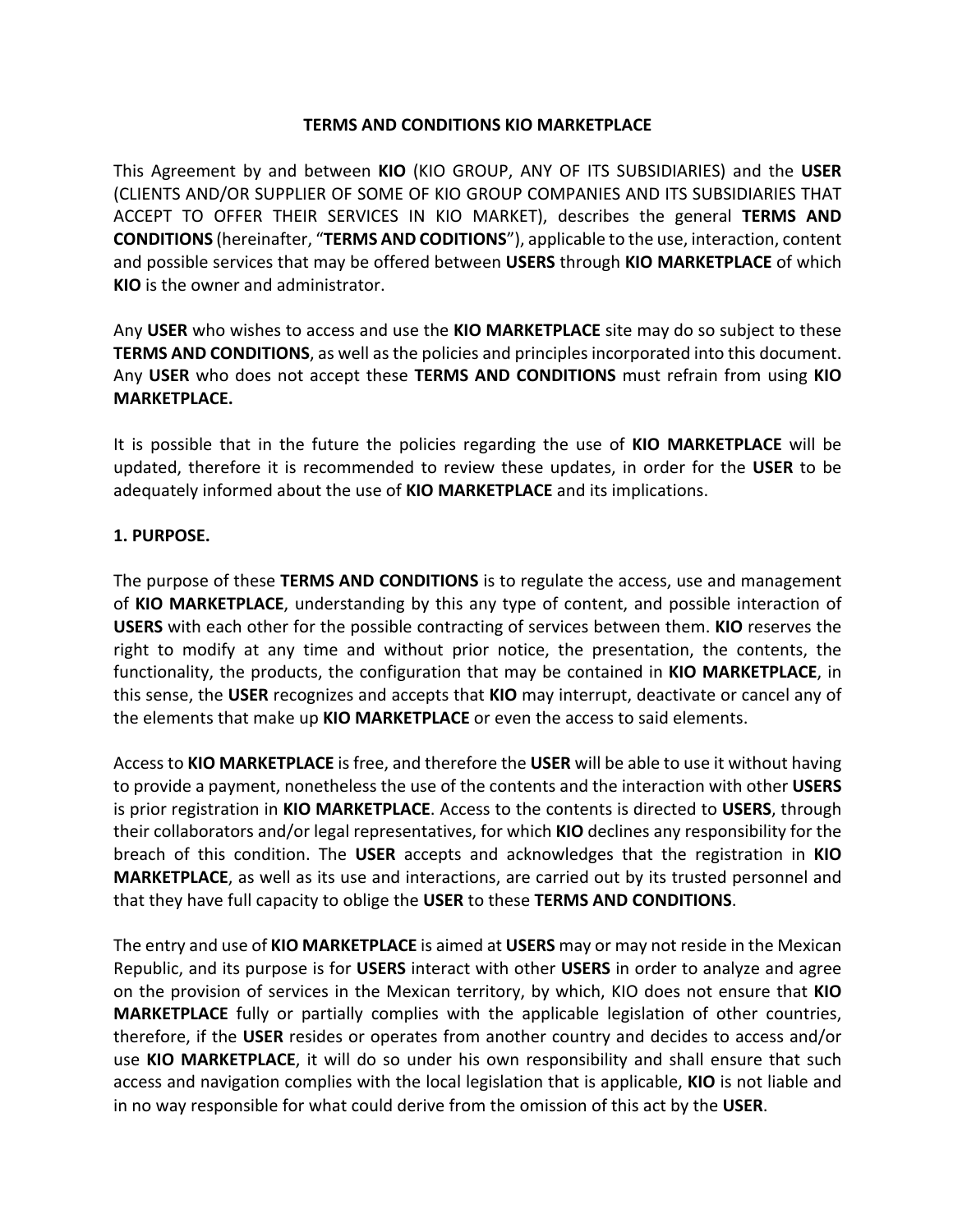The **USER** accepts and acknowledges that **KIO** may choose to administer the site directly or through a third party, which does not modify in any way what is established under these **TERMS AND CONDITIONS**. The registration, entry and use of **KIO MARKETPLACE** is under the sole responsibility of the **USER**, as well as the modification and updating of the services offered by the **USERS**.

**KIO** does not guarantee that the descriptions of the services or other content that is entered by the other **USERS** are exact, complete, truthful, current or free of errors. **KIO** is not responsible for the availability of such external services or resources offered by **USERS**. Therefore, the **USER** releases **KIO** from all responsibility with respect to the aforementioned and cannot claim directly for the services agreed with other **USERS**.

## **2.- OF THE USER.**

The access and/or use of **KIO MARKETPLACE**, as well as the resources enabled for interaction between **USERS** or between a **USER** and **KIO**, such as making publications or sending comments, confers the condition of **USER** of the site and therefore as an implicit acceptance of terms herein, **USER** will be subject to these **TERMS AND CONDITIONS**, as well as subsequent modifications, without prejudice to the applicable legislation, therefore, they will be considered accepted from the moment the **KIO MARKETPLACE** is accessed and the corresponding registration is made. The **USER** is responsible of reviewing possible future modifications to these **TERMS AND CONDITIONS**.

It is the **USER's** responsibility to use the site in accordance with the way it was designed, in this sense, the use of any type of software that automates the interaction or downloading of content is prohibited. The **USER** hereby agrees to enter and use **KIO MARKETPLACE** in a proper manner and for lawful purposes, without contravening these **TERMS AND CONDITIONS**, morals and/or public order. The **USER** shall refrain from performing any act in **KIO MARKETPLACE** that may derive in a violation or may affect the rights of third parties and/or impair the proper functioning of the site.

The **USER** hereby grants its consent to receive electronic communications from **KIO** and/or directly from any other **USER** with whom it has interaction through **KIO MARKETPLACE**.

The **USER** agrees to provide lawful and truthful information in the registration forms and subsequent once enabled on the site, in which the user has to provide certain data or information to access any specific content, product or service offered by any of the other **USERS**. The **USER** shall immediately notify **KIO** about any fact that allows the misuse of the information registered in said forms, such as improper use or unauthorized access to accounts and/or passwords, in order to proceed to its immediate cancellation.

**KIO** reserves the right to withdraw all those comments and/or contributions that violate the law, disrespects other **USERS**, are discriminatory, goes against the rights of third parties or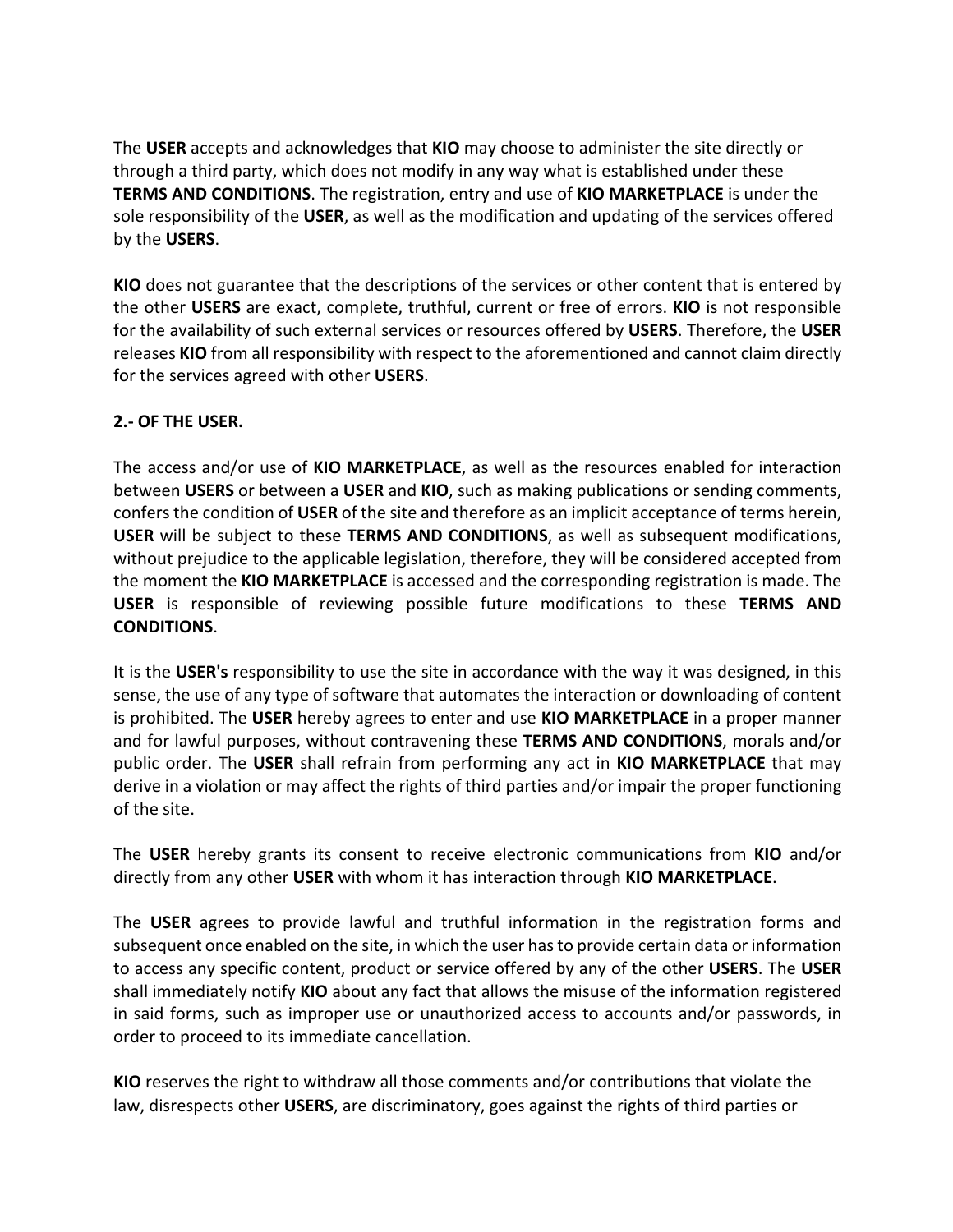public order, or that, in its opinion, are not adequate for its exhibition in **KIO MARKETPLACE**. **KIO** will not be responsible for the opinions expressed by the **USERS**.

#### **3.- ACCESS AND NAVIGATION IN KIO MARKETPLACE.**

**KIO** does not guarantee or undertake the continuity and availability of the products and services offered by **USERS**, **KIO** only undertakes to carry out necessary actions to maintain the proper functioning of **KIO MARKETPLACE**, without this implying any responsibility on the part of **KIO**.

**KIO** is not responsible for damages that may be caused to **USERS** by improper use of the site, in no case will it be responsible for losses or damages of any kind that arise from the sole access or use of **KIO MARKETPLACE**.

**KIO** will not be responsible if a **USER** decides to hire the services of another **USER** and a conflict arises between them due to the fact that the conditions and prices are not up to date, this cannot under any circumstances be the responsibility of **KIO**.

### **4.- PRIVACY AND DATA POLICY**.

In accordance with the provisions of the Federal Law on Protection of Personal Data Held by Private Parties (Ley Federal de Protección de Datos Personales en Posesión de los Particulares), **KIO** undertakes to adopt the necessary measures that are within its reach to ensure the privacy of personal data that may be entered on the site, avoiding its alteration, loss or unauthorized treatment. In order to comply with the aforementioned law, all personal data that is entered into **KIO MARKETPLACE**, will be treated in accordance with the principles of legality, quality, purpose, loyalty and responsibility. All processing of personal data will be subject to the consent of its owner, the use of financial or patrimonial data will be subject to the consent of its respective owner. The same will happen in the case of sensitive personal data, considering by these those that due to improper use may give rise to discrimination or their disclosure carries a risk for the owner. At all times it will be endeavored that the personal data contained or entered on the site are relevant, correct and updated for the purposes for which they were entered. The **USER**  acknowledges it is aware and understands the **KIO PRIVACY NOTICE** available on the page www.kionetworks.com.

**KIO MARKETPLACE** may include hyperlinks or links that allow access to web pages of other **USERS** other than **KIO**, the owners of such websites will have their own privacy, data protection and industrial property policies, for which **KIO** does not assume any type of responsibility for the data provided by the USER through websites of other **USERS**.

Additionally, the site may involve the use of cookies, which are small amounts of information that are stored in the **USER's** browser. Cookies facilitate navigation, make it friendly, and do not damage the navigation device, they can store information to enter the site, store **USER** preferences, as well as the interaction that takes place. The information collected will help to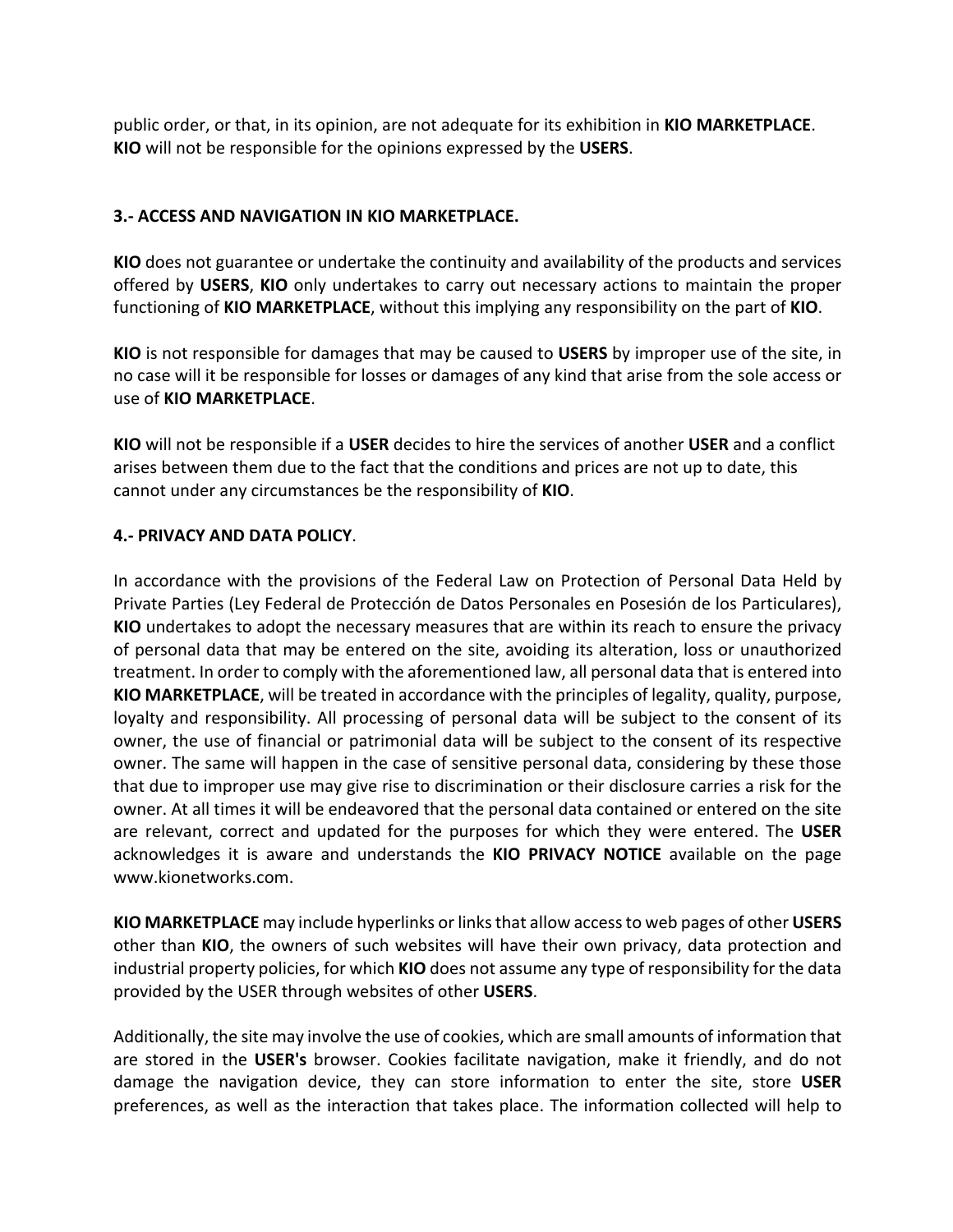improve **KIO MARKETPLACE**, detect errors and possible needs of the **USER** in order to offer better quality content.

In the event that the **USER** does not want this type of information to be collected, it shall disable, reject, restrict and/or eliminate the cookie function in their browser. In the event that the use of cookies is totally or partially rejected, the **USER** may continue to use the site, although some functions of the site may be disabled, without this being the responsibility of **KIO**.

It is possible that in the future the policies regarding cookies will change or be updated, therefore it is recommended to review these updates so that **USER** is adequately informed.

## **5. LINKS.**

The site may contain links, content, services or functions of other internet sites owned and/or managed by third parties, for example, images, videos, comments, search engines, etc. The purpose of updating these links, content, services or functions is to improve the **USER's** experience when using **KIO MARKETPLACE**, without it being considered a suggestion, recommendation or invitation to use external sites, **KIO** will in no case review or will control the content of external sites, in the same way, it does not own the products, services, content and any other existing material in the referred linked sites; therefore, it will not guarantee the availability, accuracy, veracity, validity or legality of external sites that can be accessed through **KIO MARKETPLACE**. Likewise, **KIO** does not assume any responsibility for damages that may occur due to the access or use of the contents, products or services available on the websites not managed by **KIO** that can be accessed through **KIO MARKETPLACE**.

### **6. INTELLECTUAL AND INDUSTRIAL PROPERTY.**

**KIO** itself, is the owner of all the intellectual and industrial property rights of **KIO MARKETPLACE**, understanding by this, the source code that makes its operation possible, as well as the images, audio and/or video files, logos, brands, combinations of colors, structures, designs and other elements that distinguish it. They will, therefore, be protected by Mexican legislation on intellectual and industrial property, as well as by applicable international treaties. Consequently, the reproduction, distribution or dissemination of the contents of the site, for commercial purposes, on any medium and by any means, without the authorization of **KIO**, is expressly prohibited.

The **USER** hereby agrees to respect the intellectual property rights of **KIO**. The **USER** will refrain from deleting, altering, manipulating or changing any element, file or content of the site, and for no reason will carry out acts tending to breach the security, files or databases that are protected, either by access restricted by a username and password, or because it do not have the permissions to view, edit or manipulate them. In the event that the **USER** or any third party considers that any of the contents of the site represent a possible violation of the rights of protection of industrial or intellectual property, they must immediately notify **KIO** through the contact information available at **KIO MARKETPLACE**.